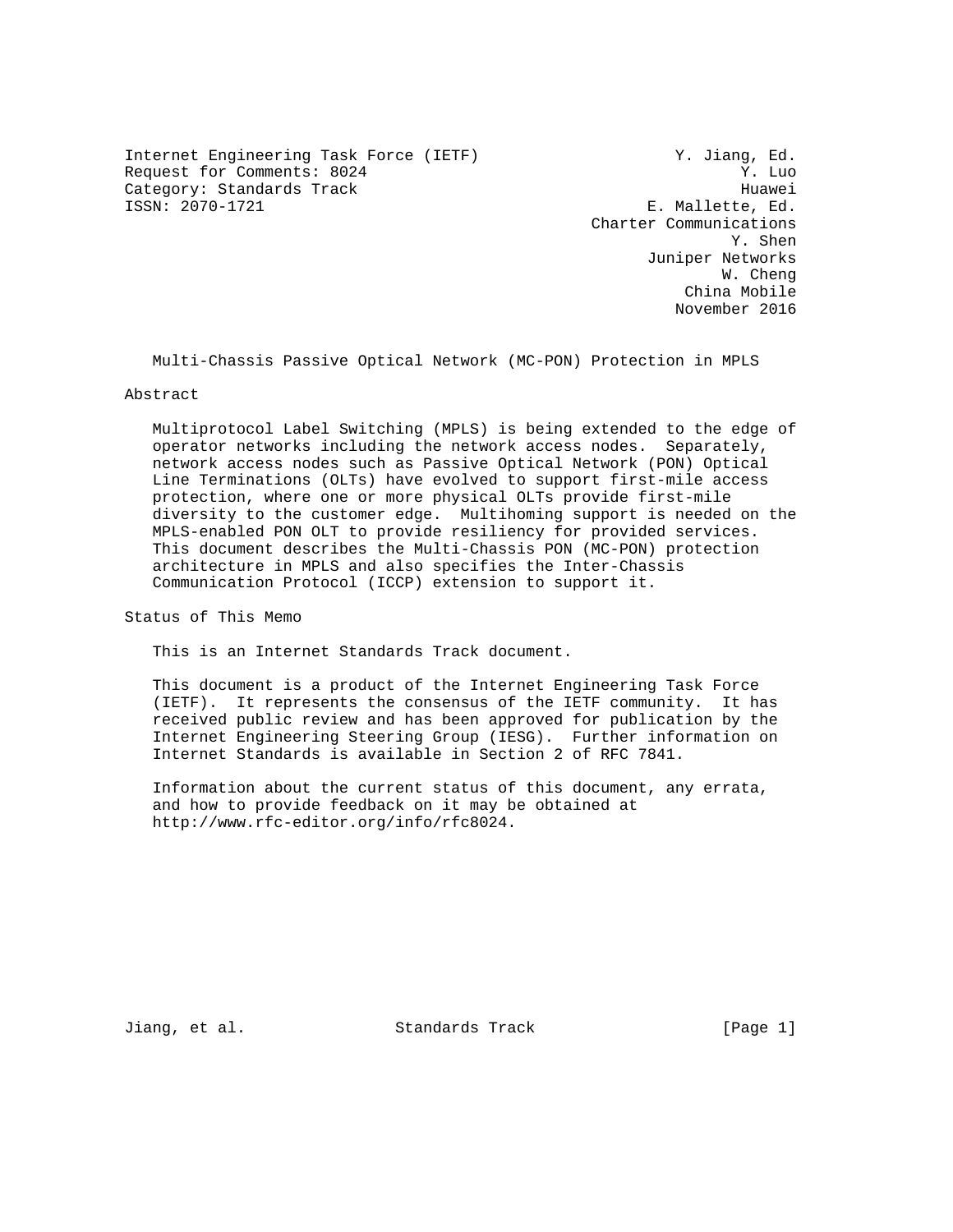# Copyright Notice

 Copyright (c) 2016 IETF Trust and the persons identified as the document authors. All rights reserved.

 This document is subject to BCP 78 and the IETF Trust's Legal Provisions Relating to IETF Documents

 (http://trustee.ietf.org/license-info) in effect on the date of publication of this document. Please review these documents carefully, as they describe your rights and restrictions with respect to this document. Code Components extracted from this document must include Simplified BSD License text as described in Section 4.e of the Trust Legal Provisions and are provided without warranty as described in the Simplified BSD License.

Table of Contents

| Introduction<br><u>. Karl Andrea Stadt Andrea Stadt Andrea Stadt Andrea Stadt Andrea Stadt Andrea Stadt Andrea Stadt Andrea Stadt Andrea Stadt Andrea Stadt Andrea Stadt Andrea Stadt Andrea Stadt Andrea Stadt Andrea Stadt Andrea Stadt Andrea</u> |  |  | 3  |
|------------------------------------------------------------------------------------------------------------------------------------------------------------------------------------------------------------------------------------------------------|--|--|----|
| Conventions Used in This Document<br>1.1.                                                                                                                                                                                                            |  |  | 5  |
| 1.2.                                                                                                                                                                                                                                                 |  |  | 5  |
| ICCP Protocol Extensions<br>$2^{\circ}$                                                                                                                                                                                                              |  |  | 6  |
| 2.1. Multi-Chassis PON Application TLVs                                                                                                                                                                                                              |  |  | 6  |
|                                                                                                                                                                                                                                                      |  |  | 6  |
| 2.1.2. PON Disconnect TLV                                                                                                                                                                                                                            |  |  | 7  |
| 2.1.3. PON Configuration TLV                                                                                                                                                                                                                         |  |  | 8  |
|                                                                                                                                                                                                                                                      |  |  | 9  |
| Considerations on PON ONU Database Synchronization<br>$\overline{3}$ .                                                                                                                                                                               |  |  | 9  |
| Multi-Chassis PON Application Procedures<br>4.                                                                                                                                                                                                       |  |  | 10 |
| 4.1. Protection Procedure upon PON Link Failures                                                                                                                                                                                                     |  |  | 11 |
| 4.2. Protection Procedure upon PW Failures                                                                                                                                                                                                           |  |  | 12 |
| 4.3. Protection Procedure upon the Working OLT Failure                                                                                                                                                                                               |  |  | 12 |
| 4.4. Protection Procedure for a Dual-Homing PE                                                                                                                                                                                                       |  |  | 12 |
| 5.                                                                                                                                                                                                                                                   |  |  | 13 |
| რ.                                                                                                                                                                                                                                                   |  |  | 13 |
| $7_{\circ}$                                                                                                                                                                                                                                          |  |  | 14 |
| Normative References<br>7 1                                                                                                                                                                                                                          |  |  | 14 |
| 7.2. Informative References                                                                                                                                                                                                                          |  |  | 14 |
|                                                                                                                                                                                                                                                      |  |  | 15 |
| Contributors                                                                                                                                                                                                                                         |  |  | 15 |
| Authors' Addresses<br>المناطر المناطر المناطر المناطر المناطر المناطر المناطر المناطر المناطر المناطر المناطر                                                                                                                                        |  |  | 16 |

Jiang, et al. Standards Track [Page 2]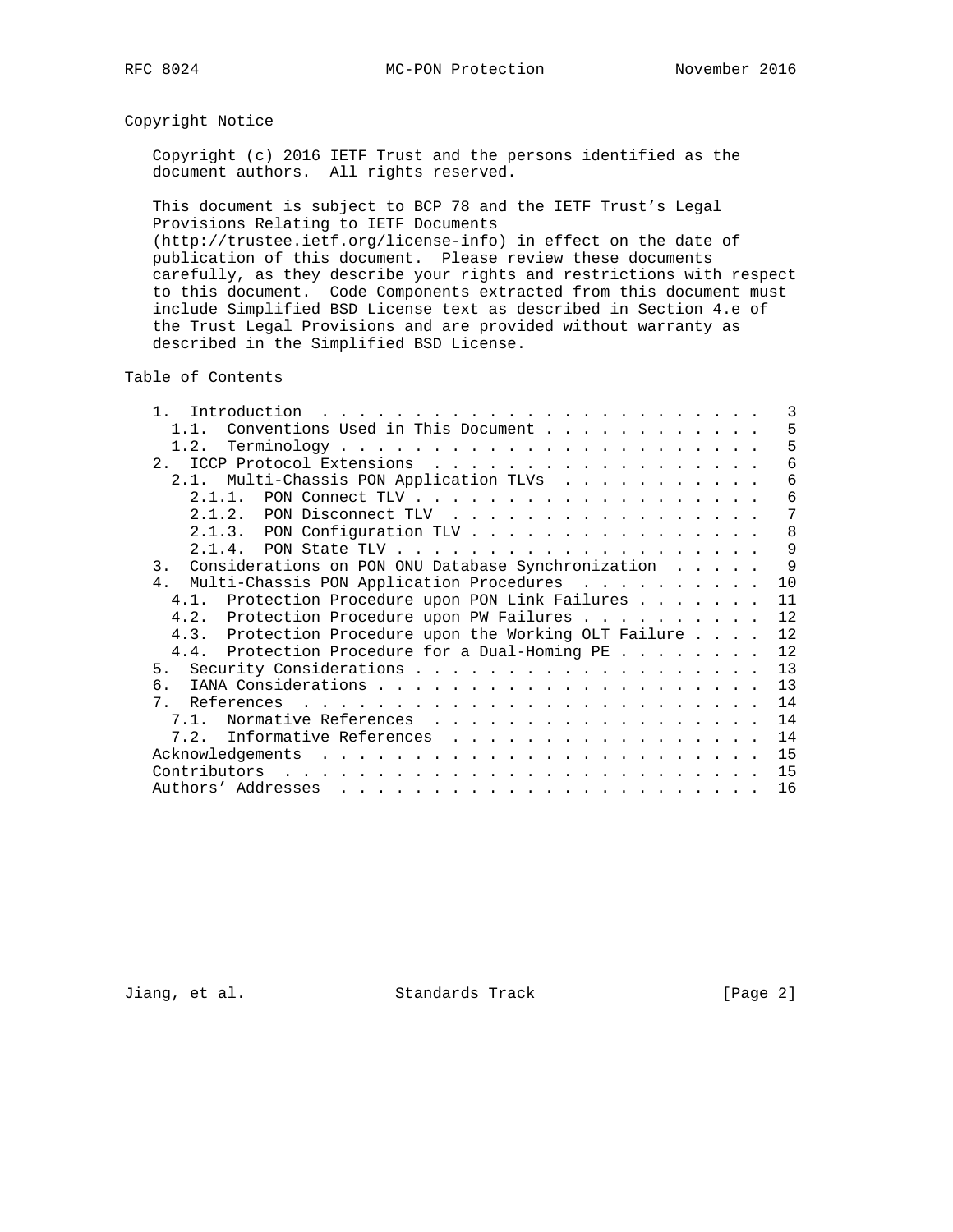# 1. Introduction

 Multiprotocol Label Switching (MPLS) is being extended to the edge of operator networks, as is described in the multi-segment pseudowires (PWs) with Passive Optical Network (PON) access use case [RFC6456]. Combining MPLS with Optical Line Termination (OLT) access further facilitates a low-cost, multi-service convergence.

 Tens of millions of Fiber-to-the-x (FTTx) (x = H for home, P for premises, C for curb) lines have been deployed over the years, with many of those lines being some PON variant. PON provides operators a cost-effective solution for delivering high bandwidth (1 Gbps or even 10 Gbps) to a dozen or more subscribers simultaneously.

 In the past, access technologies such as PON and Digital Subscriber Line (DSL) are usually used for subscribers, and no redundancy is provided in their deployment.

 But, with the rapid growth of mobile data traffic, more and more Long Term Evolution (LTE) small cells and Wi-Fi hotspots are deployed. PON is considered a viable low-cost backhaul solution for these mobile services. Besides its high bandwidth and scalability, PON further provides frequency and time-synchronization features, e.g., SyncE [G.8261] and IEEE 1588v2 [IEEE-1588] functionality, which can fulfill synchronization needs of mobile backhaul services.

 The Broadband Forum specifies reference architecture for mobile backhaul networks using MPLS transport in [TR-221] where PON can be the access technology.

 Unlike typical residential service where a single or handful of end users hang off a single PON OLT port in a physical optical distribution network, a PON port that supports a dozen LTE small cells or Wi-Fi hotspots could be providing service to hundreds of simultaneous subscribers. Small-cell backhaul often demands the economics of a PON first mile and yet expects first-mile protection commonly available in a point-to-point access portfolio.

 Some optical layer protection mechanisms, such as Trunk and Tree protection, are specified in [IEEE-1904.1] to avoid a single point of failure in the access. They are called Type B and Type C protection, respectively, in [G.983.1].

 Trunk protection architecture is an economical PON resiliency mechanism, where the working OLT and the working link between the working splitter port and the working OLT (i.e., the working trunk

Jiang, et al. Standards Track [Page 3]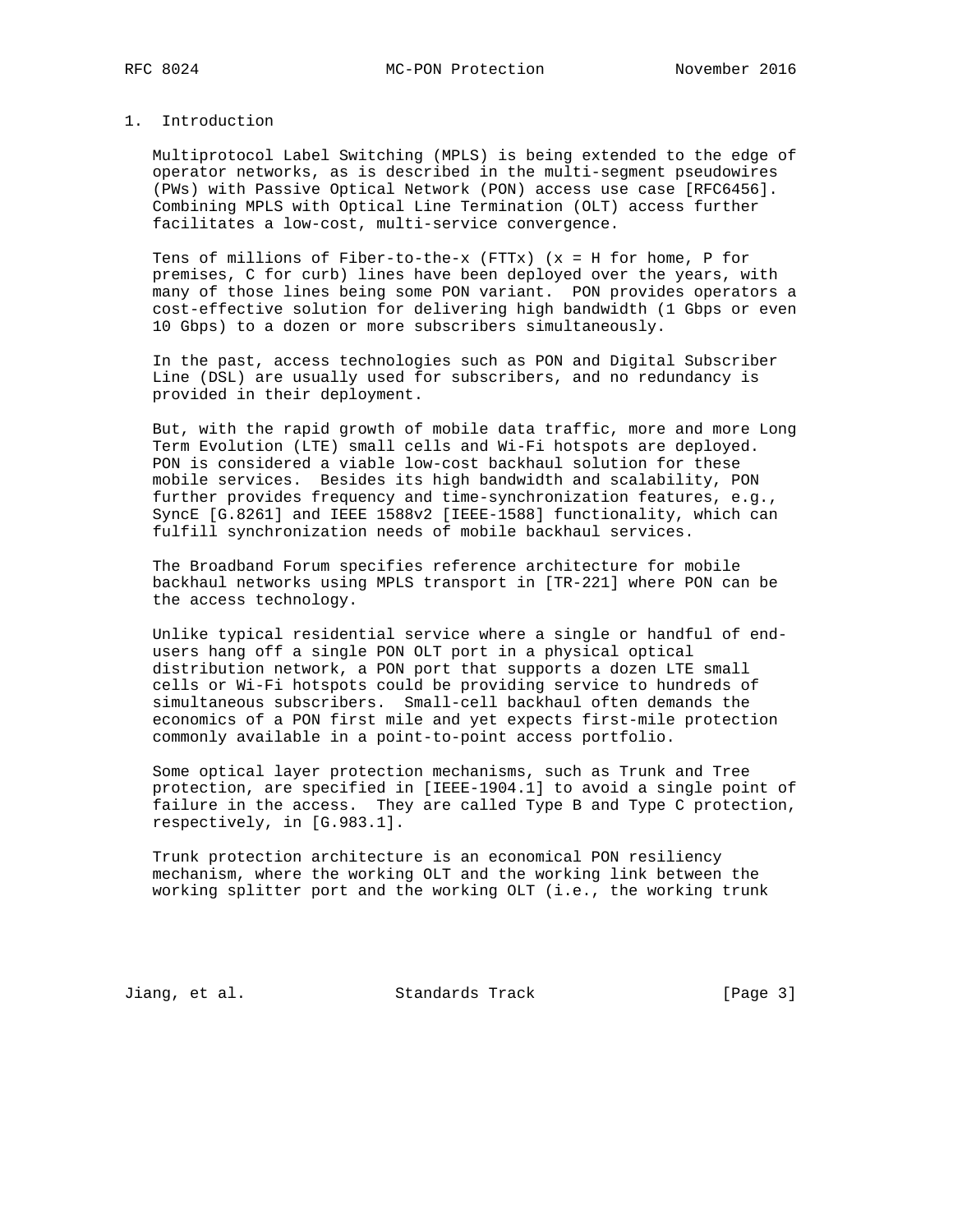fiber) is protected by a redundant protection OLT and a redundant trunk fiber between the protection splitter port and the protection OLT; however, it only protects a portion of the optical path from OLT to Optical Network Units (ONUs). This is different from the more complex and costly Tree protection architecture where there is a working optical distribution network path from the working OLT and a complete protected optical distribution network path from the protection OLT to the ONUs. Figure 1 depicts a typical scenario of Trunk protection.



Figure 1: Trunk Protection Architecture in PON

 Besides small-cell backhaul, this protection architecture can also be applicable to other services, for example, DSL and Multiple System Operator (MSO) services. In that case, an ONU in Figure 1 can play the similar role as a Digital Subscriber Line Access Multiplexer (DSLAM) or a Data Over Cable Service Interface Specification (DOCSIS) Remote Physical Layer (PHY) device [remote-phy], and it may further be attached with dozens of Customer Premises devices.

 In some deployments, it is also possible that only some ONUs need to be protected.

 The PON architecture as depicted in Figure 1 can provide redundancy in its physical topology; however, all traffic, including link Operation Administration and Maintenance (OAM), is blocked on the

Jiang, et al. Standards Track [Page 4]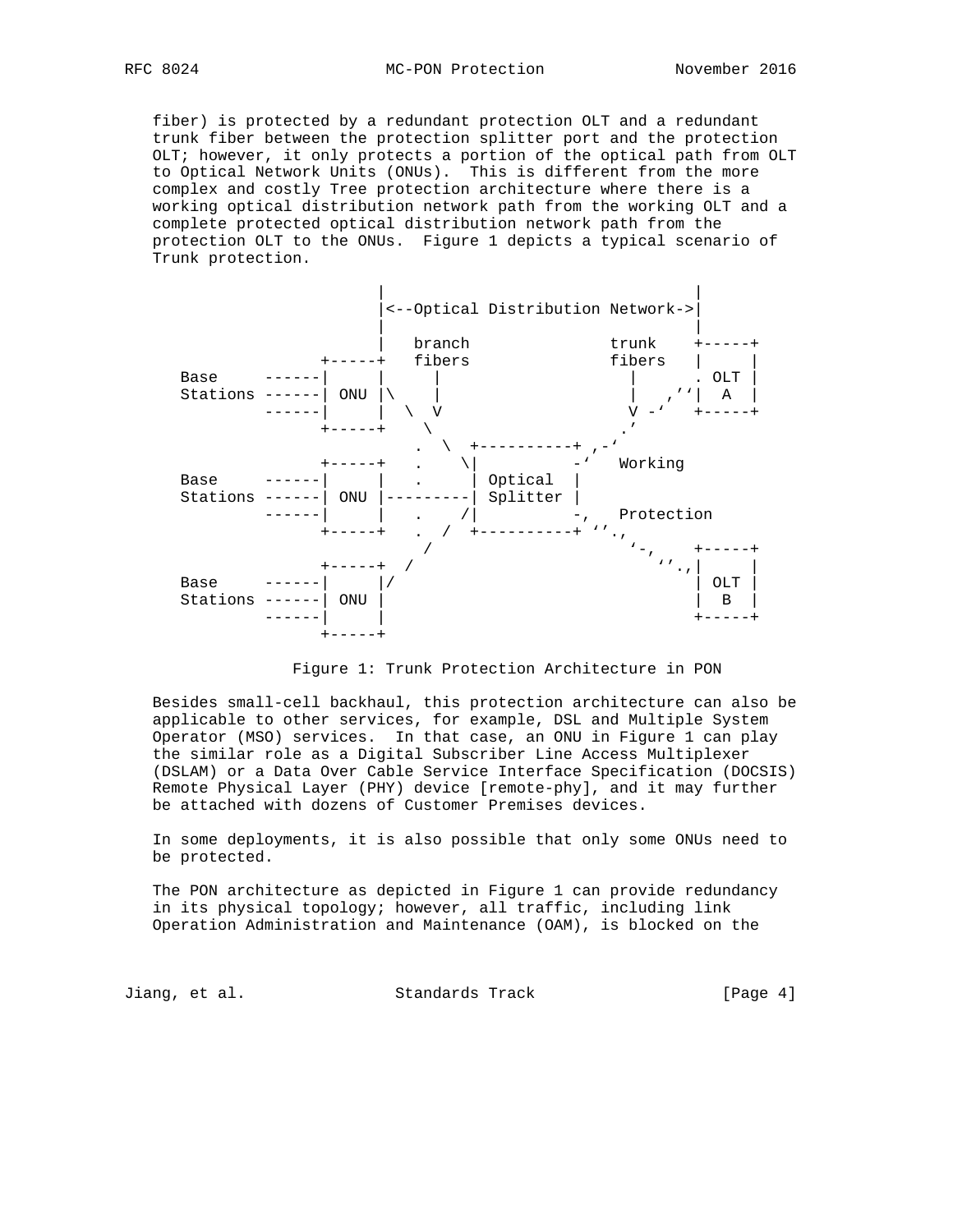protection link, which frustrates end-to-end protection mechanisms such as those specified in ITU-T G.8031 [G.8031]. Therefore, some standard signaling mechanisms are needed between OLTs to exchange information, for example, PON link status, registered ONU information, and network status, so that protection and restoration can be done rapidly and reliably, especially when the OLTs also support MPLS.

 ICCP [RFC7275] provides a framework for inter-chassis synchronization of state and configuration data between a set of two or more Provider Edges (PEs). Currently, ICCP only defines application-specific messages for Pseudowire Redundancy (PW-RED) and Multi-Chassis LACP (mLACP), but it can be easily extended to support PON as an Attachment Circuit (AC) redundancy.

 This document proposes the extension of ICCP to support multi chassis PON protection in MPLS.

1.1. Conventions Used in This Document

 The key words "MUST", "MUST NOT", "REQUIRED", "SHALL", "SHALL NOT", "SHOULD", "SHOULD NOT", "RECOMMENDED", "MAY", and "OPTIONAL" in this document are to be interpreted as described in [RFC2119].

- 1.2. Terminology
	- DSL: Digital Subscriber Line
	- FTTx: Fiber-to-the-x (FTTx) (x = H for home, P for premises, C for curb)
	- ICCP: Inter-Chassis Communication Protocol
	- OLT: Optical Line Termination
	- ONU: Optical Network Unit
	- MPLS: Multiprotocol Label Switching
	- PON: Passive Optical Network
	- RG: Redundancy Group

Jiang, et al. Standards Track [Page 5]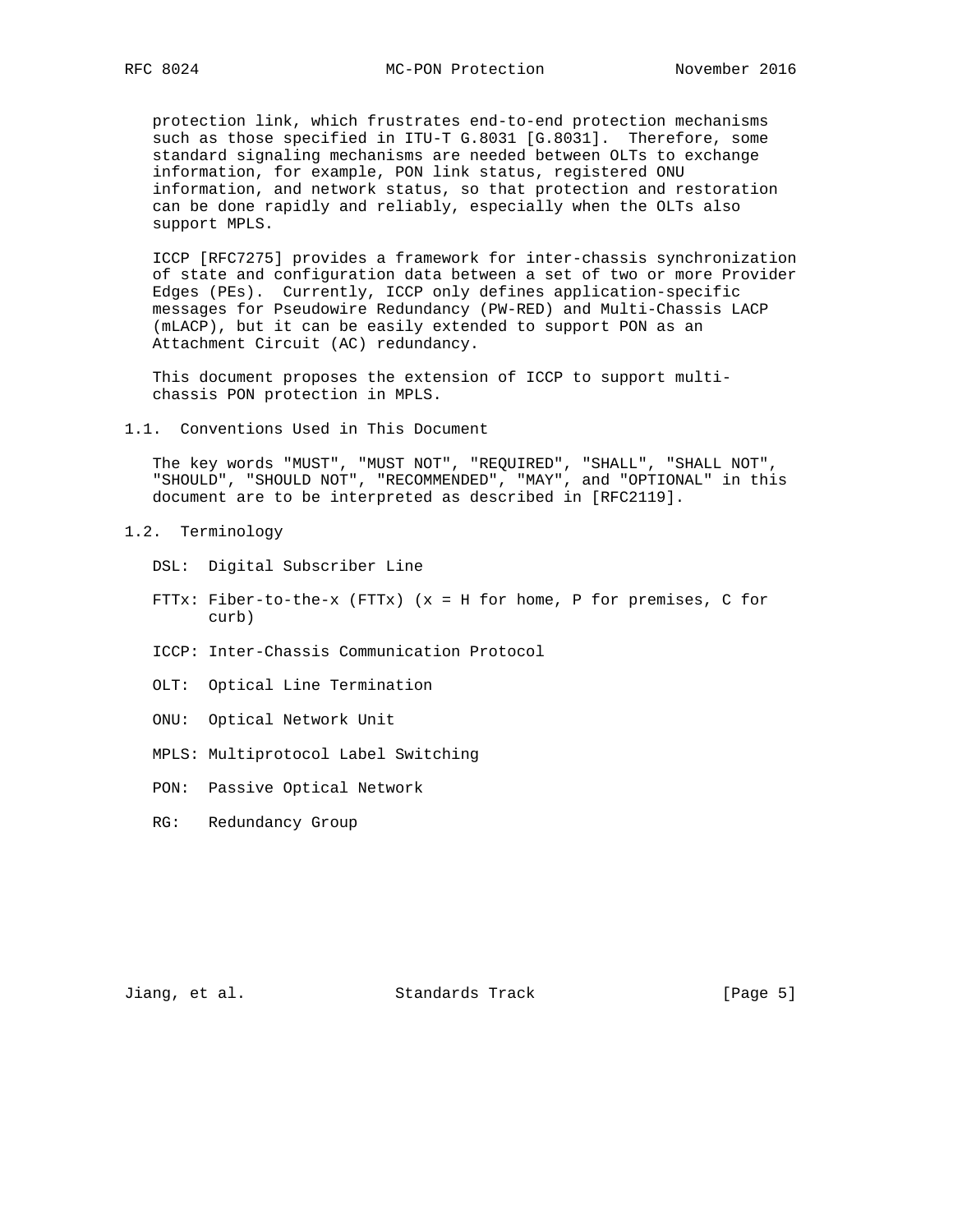- 
- 2. ICCP Protocol Extensions
- 2.1. Multi-Chassis PON Application TLVs

 A set of MC-PON application Type-Length-Values (TLVs) are defined in the following subsections.

2.1.1. PON Connect TLV

 This TLV is included in the RG Connect message to signal the establishment of PON application connection.

 $0$  1 2 3 0 1 2 3 4 5 6 7 8 9 0 1 2 3 4 5 6 7 8 9 0 1 2 3 4 5 6 7 8 9 0 1 +-+-+-+-+-+-+-+-+-+-+-+-+-+-+-+-+-+-+-+-+-+-+-+-+-+-+-+-+-+-+-+-+  $|U|F|$  Type=0x200D | Length +-+-+-+-+-+-+-+-+-+-+-+-+-+-+-+-+-+-+-+-+-+-+-+-+-+-+-+-+-+-+-+-+ Protocol Version  $|A|$  Reserved +-+-+-+-+-+-+-+-+-+-+-+-+-+-+-+-+-+-+-+-+-+-+-+-+-+-+-+-+-+-+-+-+ | Optional Sub-TLVs | ˜ ˜ | | + +-+-+-+-+-+-+-+-+-+-+-+-+-+-+-+ | ... | ... | ... | ... | ... | ... | ... | ... | ... | ... | ... | ... | ... | ... | ... | ... | ... | ... | . +-+-+-+-+-+-+-+-+-+-+-+-+-+-+-+-+-+

- o U and F bits: both are set to 0.
- o Type: set to 0x200D for "PON Connect TLV".
- o Length: length of the TLV in octets excluding the U-bit, F-bit, Type, and Length fields.
- o Protocol Version: the version of this PON-specific protocol for the purposes of inter-chassis communication. This is set to 0x0001.
- o A bit: Acknowledgement bit. It MUST be set to 1 if the sender has received a PON Connect TLV from the recipient. Otherwise, set to 0.
- o Reserved: reserved for future use and MUST be set to zero.

Jiang, et al. Standards Track [Page 6]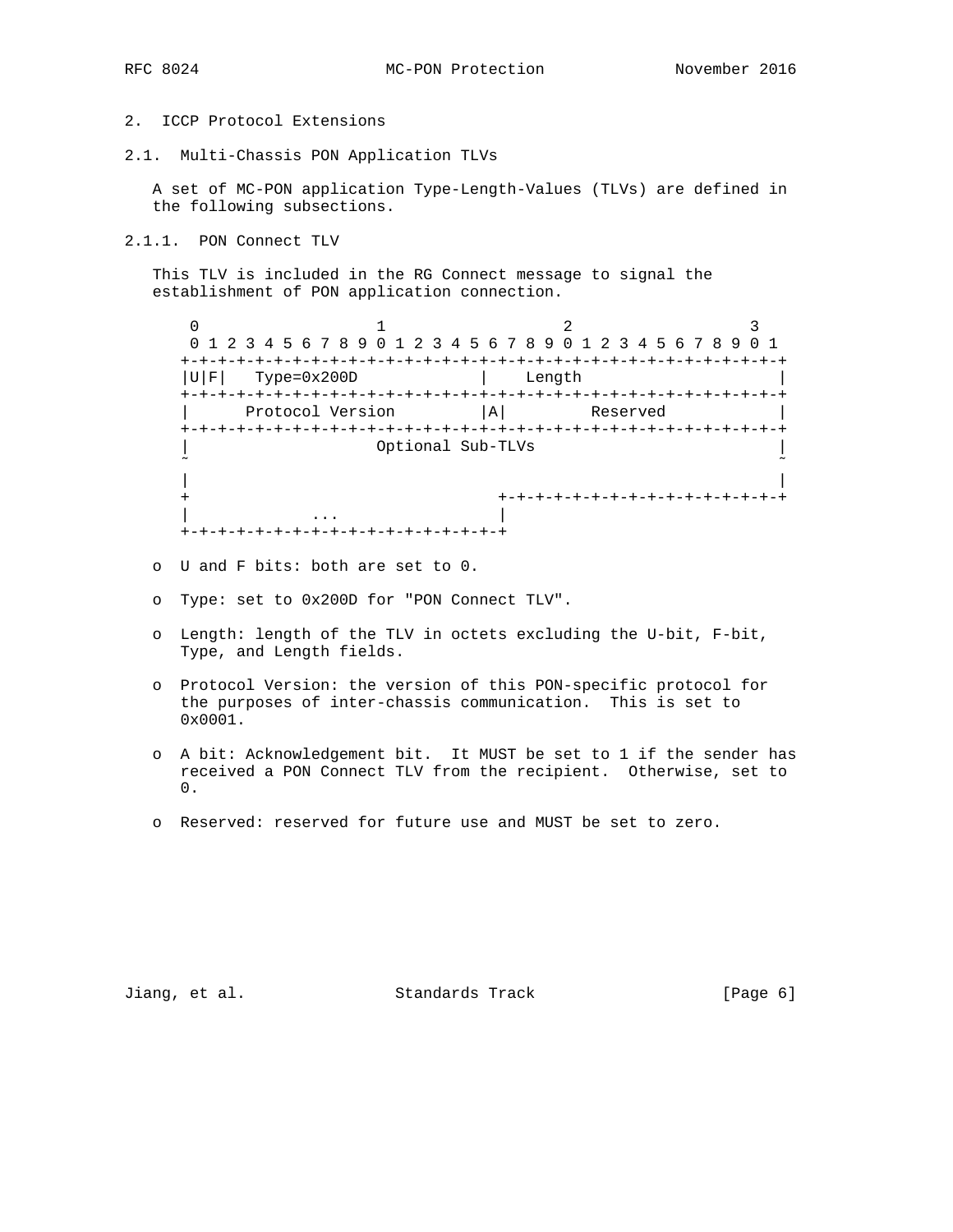o Optional Sub-TLVs: there are no optional Sub-TLVs defined for this version of the protocol. The structure of optional Sub-TLVs is defined as follows:

 $0$  1 2 3 0 1 2 3 4 5 6 7 8 9 0 1 2 3 4 5 6 7 8 9 0 1 2 3 4 5 6 7 8 9 0 1 +-+-+-+-+-+-+-+-+-+-+-+-+-+-+-+-+-+-+-+-+-+-+-+-+-+-+-+-+-+-+-+-+ |U|F| Sub-TLV Type | Length +-+-+-+-+-+-+-+-+-+-+-+-+-+-+-+-+-+-+-+-+-+-+-+-+-+-+-+-+-+-+-+-+ Variable Length Value | | +-+-+-+-+-+-+-+-+-+-+-+-+-+-+-+-+-+-+-+-+-+-+-+-+-+-+-+-+-+-+-+-+

- o U bit: set to 1. The unknown Sub-TLV is silently ignored.
- o F bit: set to 0.
- o The optional Sub-TLV Type values will be allocated by IANA in a registry named "ICC RG Parameter Types" for Pseudowire Name Spaces (PWE3).
- o Length: length of the TLV in octets, excluding the U-bit, F-bit, Type, and Length fields.

2.1.2. PON Disconnect TLV

 This TLV is included in the RG Disconnect message to indicate that the connection for the PON application is to be terminated.

0  $1$  2 3 0 1 2 3 4 5 6 7 8 9 0 1 2 3 4 5 6 7 8 9 0 1 2 3 4 5 6 7 8 9 0 1 +-+-+-+-+-+-+-+-+-+-+-+-+-+-+-+-+-+-+-+-+-+-+-+-+-+-+-+-+-+-+-+-+ |U|F| Type=0x200E | Length | +-+-+-+-+-+-+-+-+-+-+-+-+-+-+-+-+-+-+-+-+-+-+-+-+-+-+-+-+-+-+-+-+ | Optional Sub-TLVs | +-+-+-+-+-+-+-+-+-+-+-+-+-+-+-+-+-+-+-+-+-+-+-+-+-+-+-+-+-+-+-+-+

- o U and F bits: both are set to 0.
- o Type: set to 0x200E for "PON Disconnect TLV".
- o Length: length of the TLV in octets excluding the U-bit, F-bit, Type, and Length fields.
- o Optional Sub-TLVs: there are no optional Sub-TLVs defined for this version of the protocol.

Jiang, et al. Standards Track [Page 7]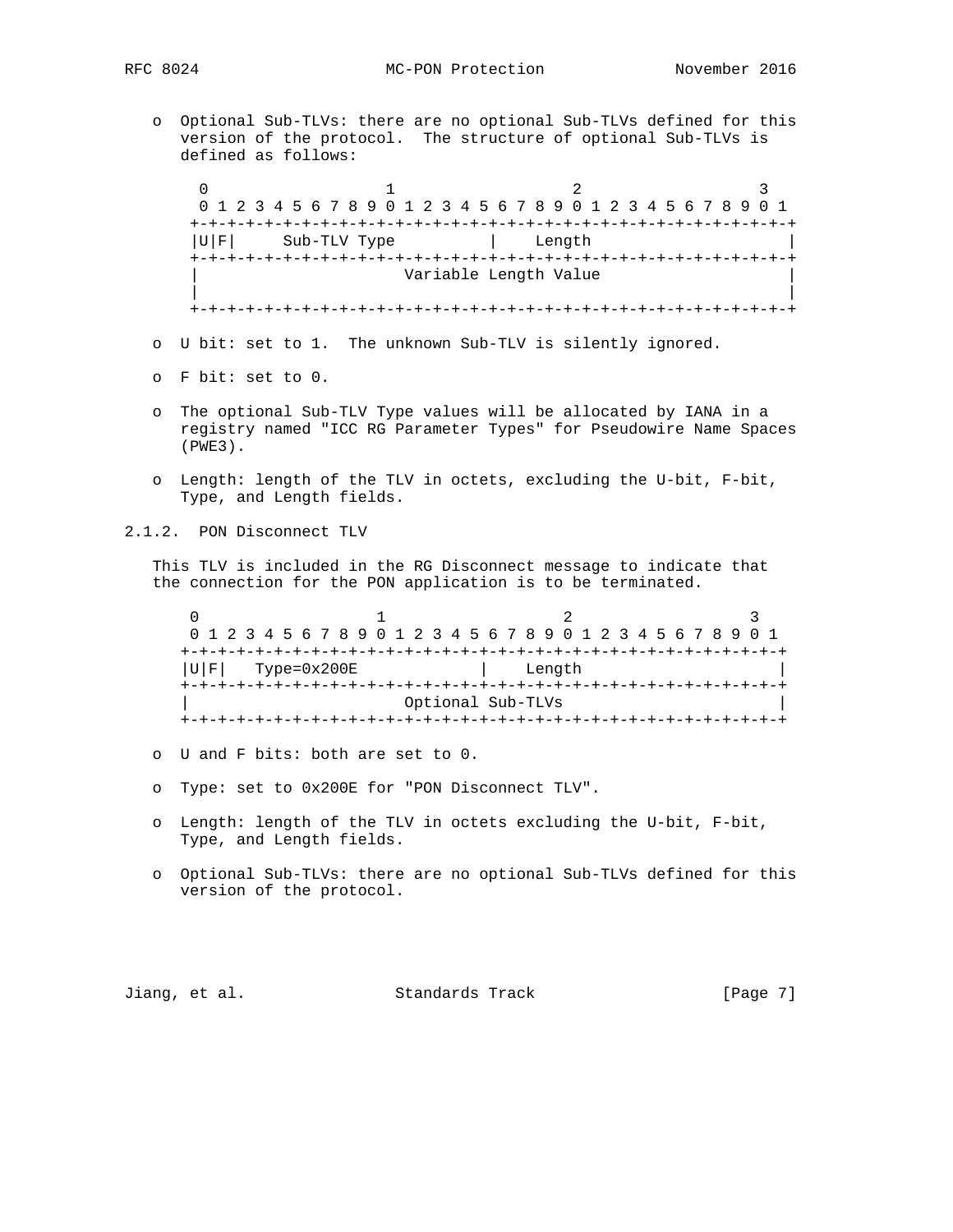# 2.1.3. PON Configuration TLV

 The "PON Configuration TLV" is included in the "RG Application Data" message and announces an OLT's system parameters to other members in the same RG.

 $0$  1 2 3 0 1 2 3 4 5 6 7 8 9 0 1 2 3 4 5 6 7 8 9 0 1 2 3 4 5 6 7 8 9 0 1 +-+-+-+-+-+-+-+-+-+-+-+-+-+-+-+-+-+-+-+-+-+-+-+-+-+-+-+-+-+-+-+-+  $|U|F| \qquad \text{Type=0x200F} \qquad \qquad \vert \qquad \text{Length}$  +-+-+-+-+-+-+-+-+-+-+-+-+-+-+-+-+-+-+-+-+-+-+-+-+-+-+-+-+-+-+-+-+ System ID | | | | +-+-+-+-+-+-+-+-+-+-+-+-+-+-+-+-+-+-+-+-+-+-+-+-+-+-+-+-+-+-+-+-+ | System Priority | Port ID | +-+-+-+-+-+-+-+-+-+-+-+-+-+-+-+-+-+-+-+-+-+-+-+-+-+-+-+-+-+-+-+-+

o U and F bits: both are set to 0.

- o Type: set to 0x200F for "PON Configuration TLV".
- o Length: length of the TLV in octets excluding the U-bit, F-bit, Type, and Length fields.
- o System ID: 8 octets encoding the System ID used by the OLT, which is the chassis Media Access Control (MAC) address. If a 6-octet System ID is used, the least significant 2 octets of the 8-octet field will be encoded as 0000.
- o System Priority: a 2-octet value assigned by management or administration policy; the OLT with the numerically lower value of System Priority has the higher priority.

Jiang, et al. Standards Track [Page 8]

o Port ID: 2-octet PON Port ID.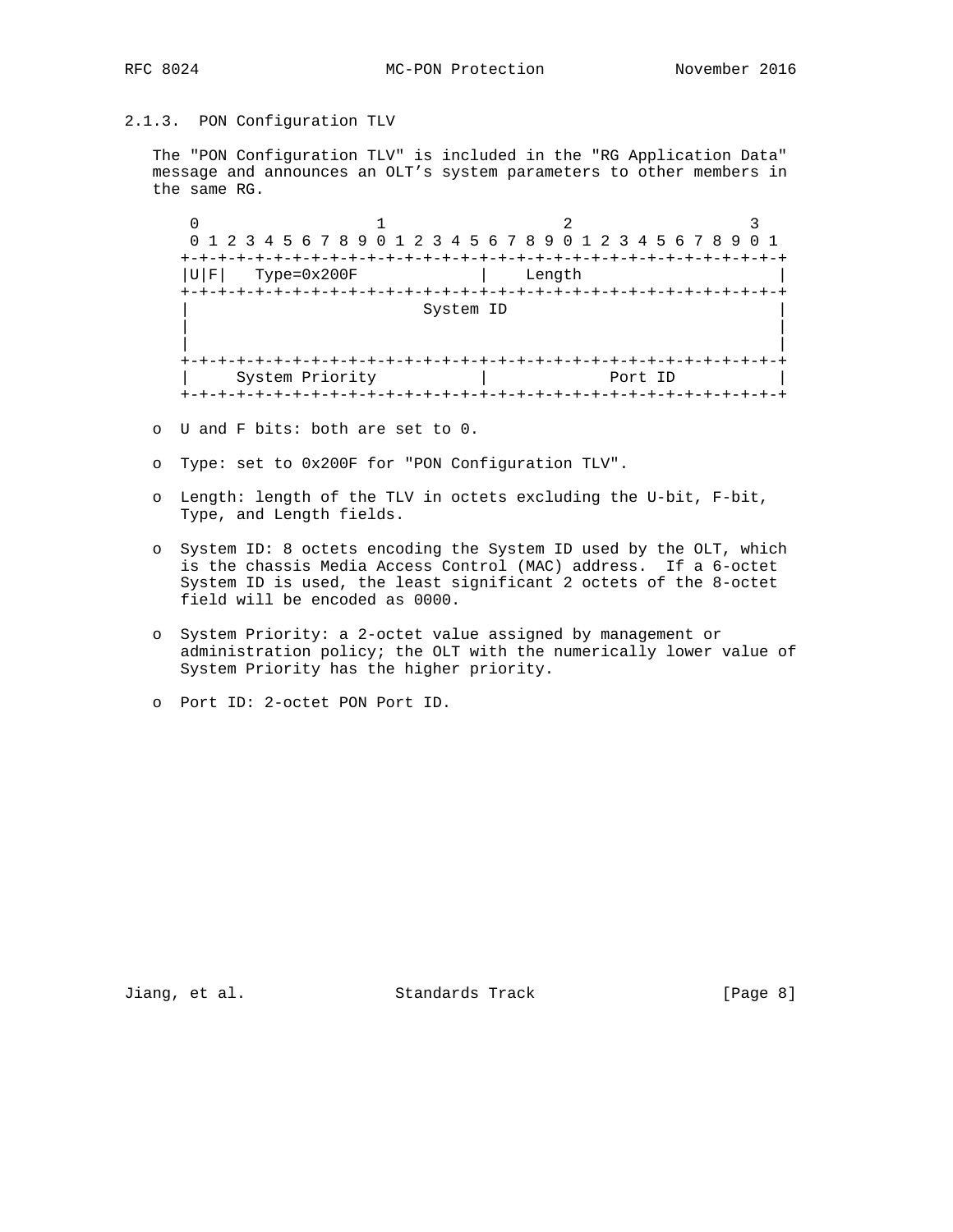# 2.1.4. PON State TLV

 The "PON State TLV" is included in the "RG Application Data" message and used by an OLT to report its PON states to other members in the same RG.

 $0$  1 2 3 0 1 2 3 4 5 6 7 8 9 0 1 2 3 4 5 6 7 8 9 0 1 2 3 4 5 6 7 8 9 0 1 +-+-+-+-+-+-+-+-+-+-+-+-+-+-+-+-+-+-+-+-+-+-+-+-+-+-+-+-+-+-+-+-+  $|U|F|$  Type=0x2010  $|$  Length +-+-+-+-+-+-+-+-+-+-+-+-+-+-+-+-+-+-+-+-+-+-+-+-+-+-+-+-+-+-+-+-+ | ROID | | | | | +-+-+-+-+-+-+-+-+-+-+-+-+-+-+-+-+-+-+-+-+-+-+-+-+-+-+-+-+-+-+-+-+ Local PON Port State +-+-+-+-+-+-+-+-+-+-+-+-+-+-+-+-+-+-+-+-+-+-+-+-+-+-+-+-+-+-+-+-+ Remote PON Port State +-+-+-+-+-+-+-+-+-+-+-+-+-+-+-+-+-+-+-+-+-+-+-+-+-+-+-+-+-+-+-+-+

- o U and F bits: both are set to 0.
- o Type: set to 0x2010 for "PON State TLV".
- o Length: length of the TLV in octets excluding the U-bit, F-bit, Type, and Length fields.
- o ROID: Redundant Object ID (ROID) as defined in Section 4.3 of [RFC7275].
- o Local PON Port State: the status of the local PON port as determined by the sending OLT (PE). The last bit is defined as Fault indication of the PON Port associated with this PW (1 - in fault;  $0 - in normal$ .
- o Remote PON Port State: the status of the remote PON port as determined by the remote peer of the sending OLT (i.e., the sending PE). The last bit is defined as Fault indication of the PON Port associated with this PW (1 - in fault; 0 - in normal).
- 3. Considerations on PON ONU Database Synchronization

 Without an effective mechanism to communicate the registered ONUs between the working and protection OLT, all registered ONUs would be de-registered and go through re-registration during a switchover, which would significantly increase protection time. To enable faster switchover capability, the working and protection OLTs need to know about the protected ONUs. To enable service continuity, a mechanism

Jiang, et al. Standards Track [Page 9]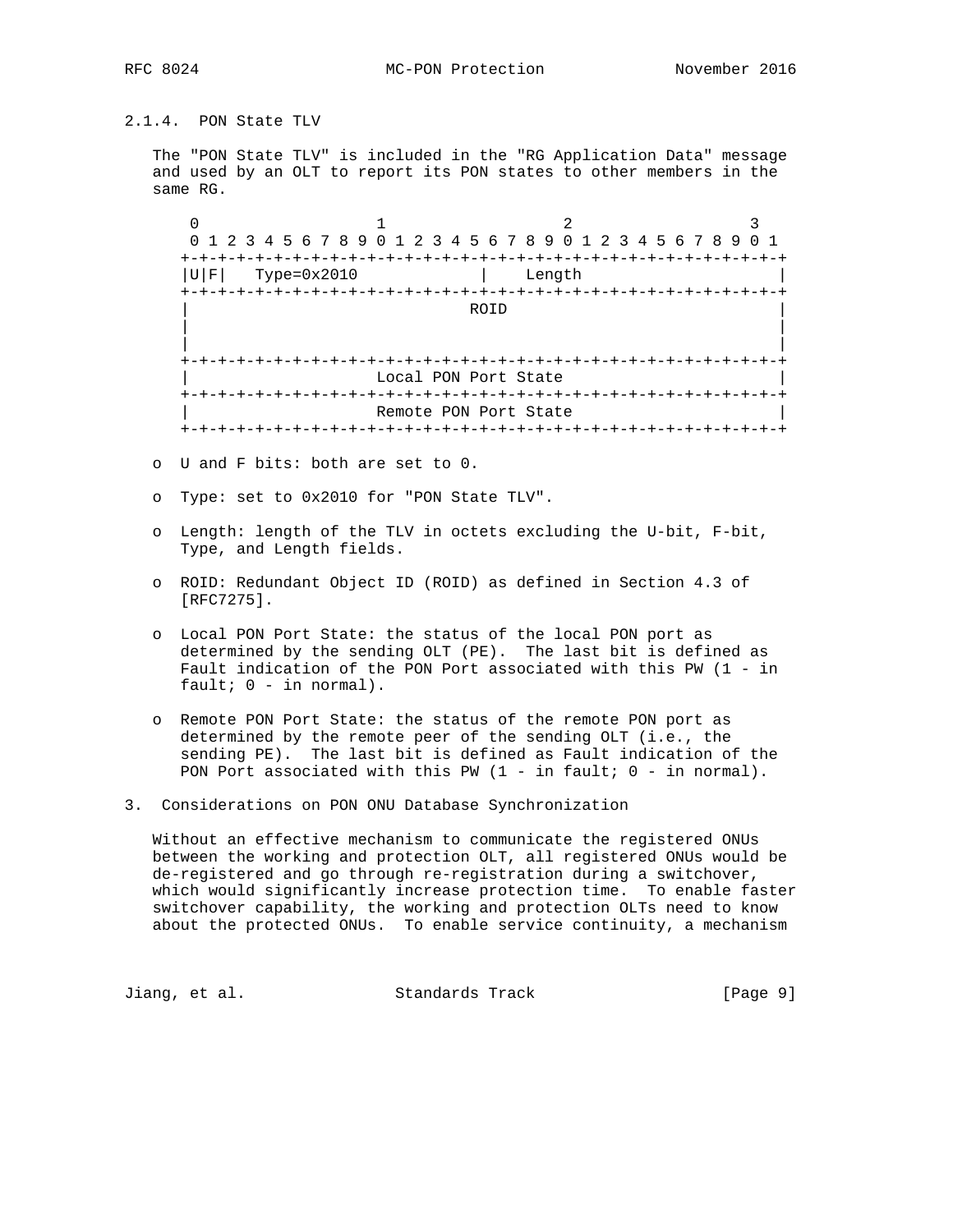needs to be employed such that the operational state and significant configuration data of both the protected ONU and the services provisioned to it can be distributed to the working and protection OLT.

 The specific ONU's configuration and operational data can be synchronized by some policy mechanism or provisioned in the management plane. Alternatively, said synchronization could occur by some other signaling options. Describing how to synchronize the configuration objects associated with both protected ONU as well as the services constructed to the ONU (e.g., ONU MAC address, IPv4 addresses, IPv6 addresses, VLAN identifiers, etc.) is outside of the scope of this document.

4. Multi-Chassis PON Application Procedures

 Two typical MPLS protection network architectures for PON access are depicted in Figures 2 and 3 (their PON access segments are the same as in Figure 1 and thus omitted for simplification). OLTs with MPLS functionality are connected to a single PE (Figure 2) or dual-homing PEs (Figure 3), respectively, i.e., the working OLT to PE1 by a working PW and the protection OLT to PE1 or PE2 by a protection PW; thus, these devices constitute an MPLS network that provides PW transport services between ONUs and a Customer Edge (CE), and the PWs can provide protection for each other.



Figure 2: An MPLS Network with a Single PE

Jiang, et al. Standards Track [Page 10]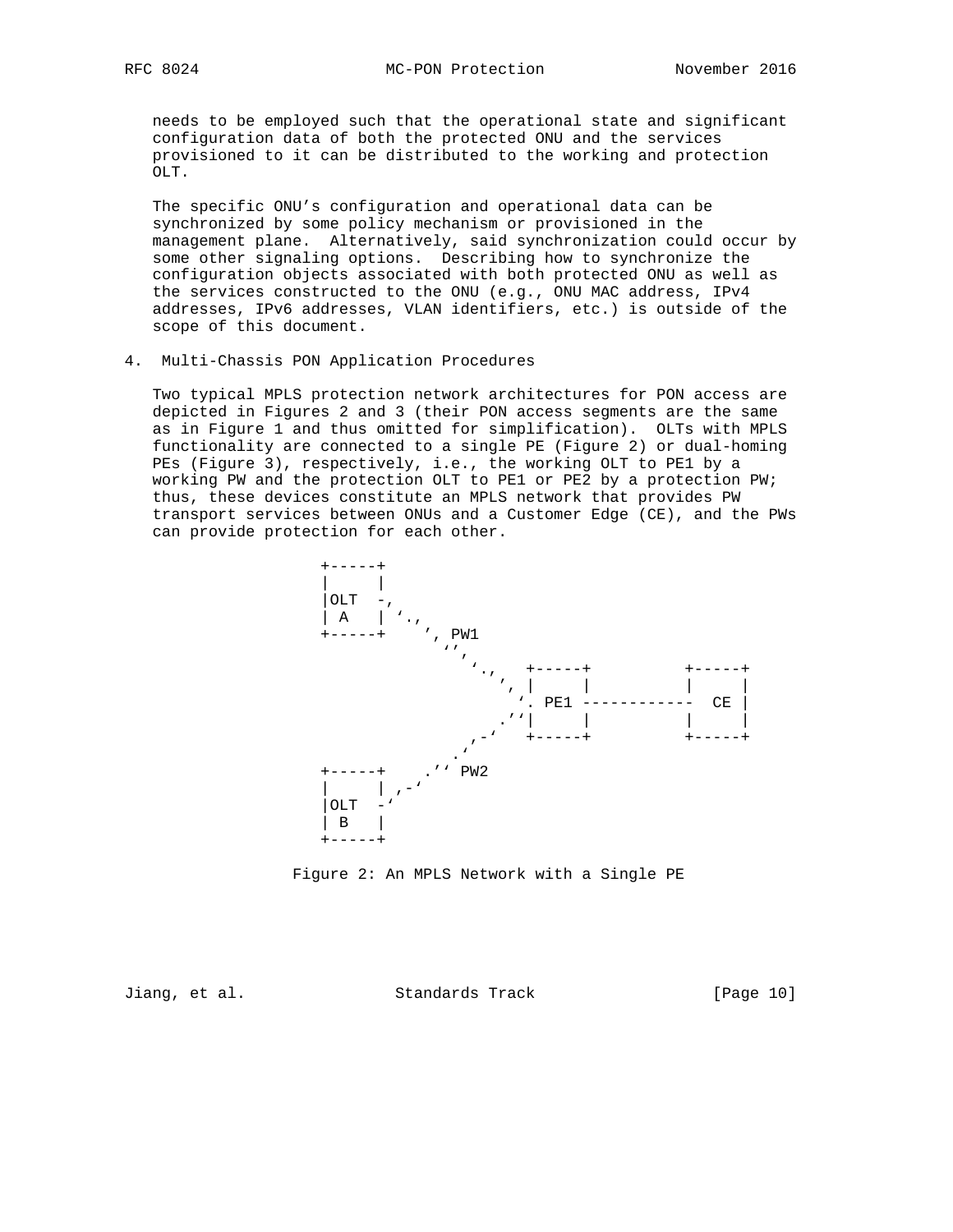

Figure 3: An MPLS Network with Dual-Homing PEs

 Faults may be encountered in PON access links or in the MPLS network (including the working OLT). Procedures for these cases are described in this section (it is assumed that both OLTs and PEs are working in the independent mode of PW redundancy [RFC6870]).

### 4.1. Protection Procedure upon PON Link Failures

 When a fault is detected on a working PON link, a working OLT switches to the corresponding protection PON link attached with its protection OLT, i.e., the working OLT turns off its faulty PON interface so that the protection trunk link to its protection OLT can be activated. Then, the working OLT MUST send an LDP fault notification message (i.e., with the status bit "Local AC (ingress) Receive Fault" being set) to its peer PE on the remote end of the PW. At the same time, the working OLT MUST send an ICCP message with PON State TLV with Local PON Port State being set to notify the protection OLT of the PON fault.

 Upon receiving a PON state TLV where Local PON Port State is set, a protection OLT MUST activate the protection PON link in the protection group and advertise a notification message for the protection PW with the Preferential Forwarding status bit of active to the remote PE.

 According to [RFC6870], the remote PE(s) can match the local and remote Preferential Forwarding status and select PW2 as the new active PW over which data traffic is sent.

Jiang, et al. Standards Track [Page 11]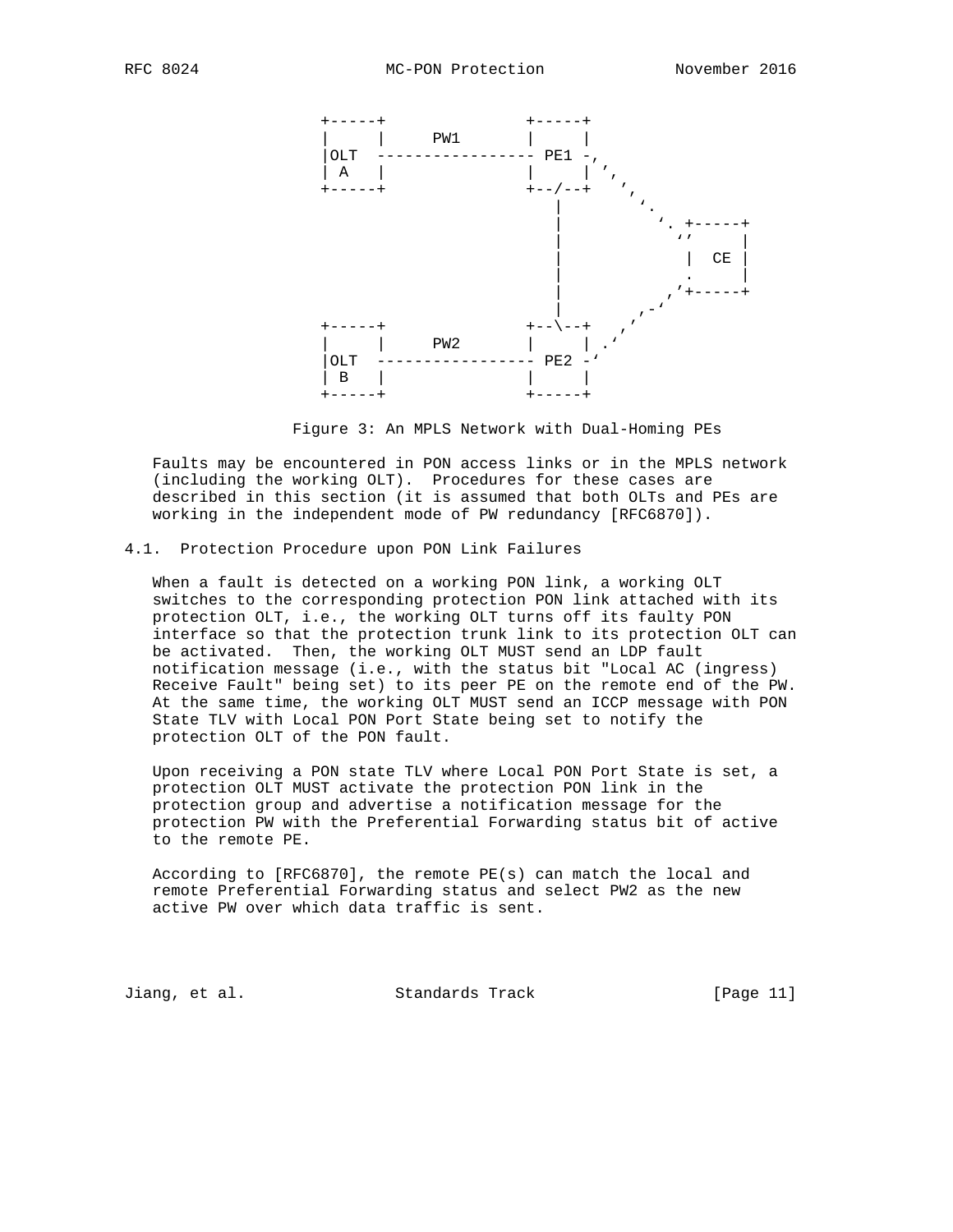### 4.2. Protection Procedure upon PW Failures

 Usually, MPLS networks have their own protection mechanism such as Label Switched Path (LSP) protection or Fast Reroute (FRR). But, in a link-sparse access or aggregation network where protection for a PW is impossible in its LSP layer, the following PW layer protection procedures can be enabled.

 When a fault is detected on its working PW (e.g., by Virtual Circuit Connectivity Verification (VCCV) Bidirectional Forwarding Detection (BFD)), a working OLT SHOULD turn off its associated PON interface and then send an ICCP message with PON State TLV with Local PON Port State being set to notify the protection OLT of the PON fault.

 Upon receiving a PON state TLV where Local PON Port State is set, the protection OLT MUST activate its PON interface to the protection trunk fiber. At the same time, the protection OLT MUST send a notification message for the protection PW with the Preferential Forwarding status bit of active to the remote PE, so that traffic can be switched to the protection PW.

## 4.3. Protection Procedure upon the Working OLT Failure

 As depicted in Figure 2, a service is provisioned with a working PW and a protection PW, and both PWs are terminated on PE1. If PE1 lost its connection to the working OLT, it SHOULD send an LDP notification message on the protection PW with the Request Switchover bit set.

 Upon receiving an LDP notification message from its remote PE with the Request Switchover bit set, a protection OLT MUST activate its optical interface to the protection trunk fiber and activate the associated protection PW, so that traffic can be reliably switched to the protection trunk PON link and the protection PW.

## 4.4. Protection Procedure for a Dual-Homing PE

 In the case of Figure 3, the PW-RED State TLV as described in Section 7.1 of [RFC7275] can be used by PE1 to notify PE2 of the faults in all the scenarios, and PE2 operates the same as described in Sections 4.1 to 4.3 of this document.

Jiang, et al. Standards Track [Page 12]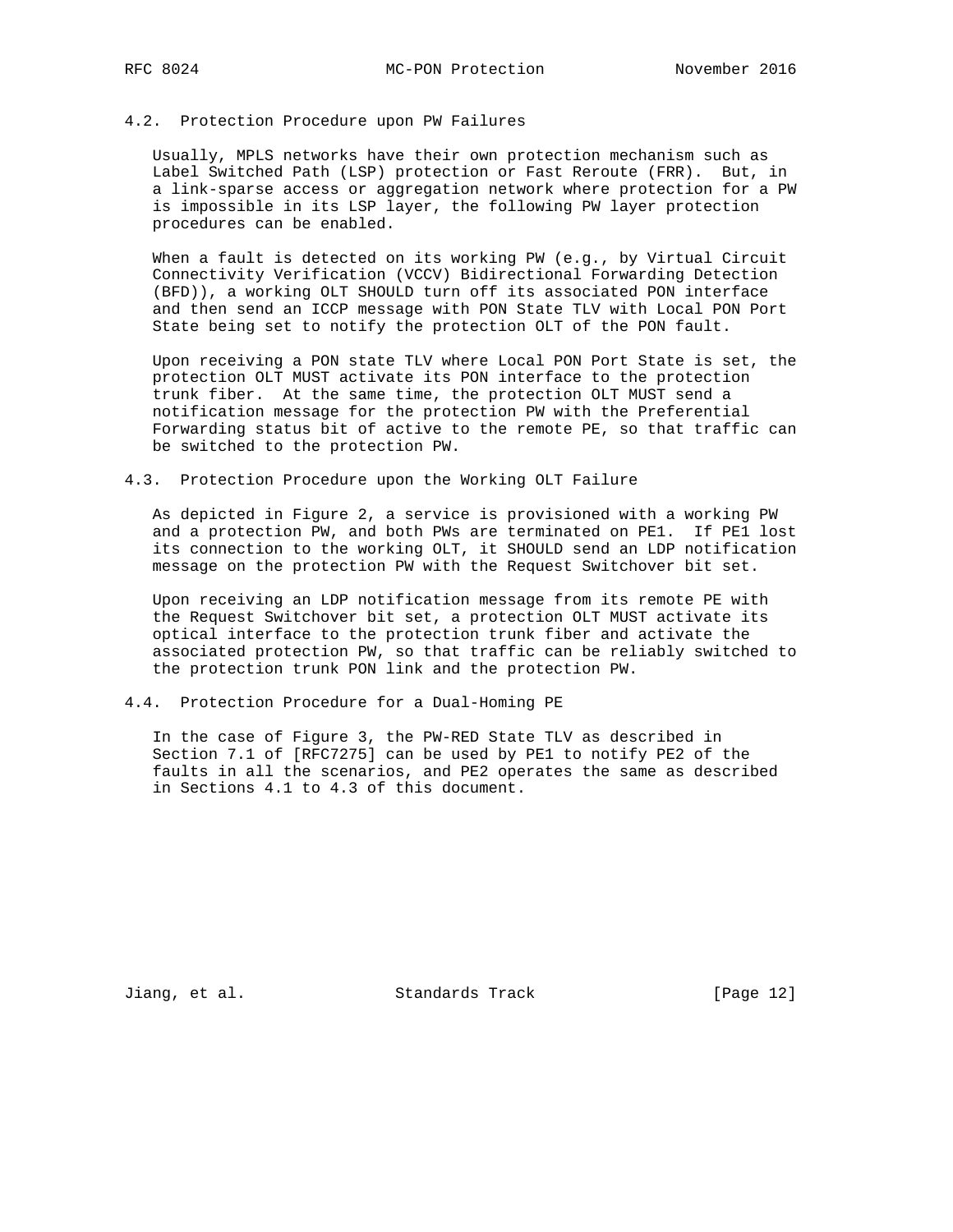### 5. Security Considerations

 Similar to ICCP itself, this ICCP application SHOULD only be used in well-managed and highly monitored service provider PON access networks in a single administrative domain, including the implementation of rogue ONU attachment detection and mitigation via device authentication. Thus, many of the security considerations as described in [RFC7275] apply here as well.

 Again, similar to ICCP, activity on the attachment circuits may cause security threats or be exploited to create denial-of-service attacks. In many passive optical networks, the optical paths between OLT and ONUs traverse publicly accessible facilities including public attachments (e.g., telephone poles), which opens up the risk of excessive link bouncing by optical layer impairment. While ICCP for MC-PON interconnects in the MPLS domain and does not traverse the PON network, risks do include introduction of a malicious ONU that could cause, for example, excessive link bouncing. This link bouncing could result in increased ICCP exchanges similar to the malicious CE case described in [RFC7275]. Operators of such networks should take additional care to restrict unauthorized ONUs and to limit the impact of link bouncing at the OLT, as these could result in service impairment.

6. IANA Considerations

 IANA maintains a top-level registry called "Pseudowire Name Spaces (PWE3)". It has a subregistry called "ICC RG Parameter Types". The following values have been allocated from this subregistry:

| 0x200D          | PON Connect TLV       |
|-----------------|-----------------------|
| $0 \times 200E$ | PON Disconnect TLV    |
| 0x200F          | PON Configuration TLV |
| $0 \times 2010$ | PON State TLV         |

Jiang, et al. Standards Track [Page 13]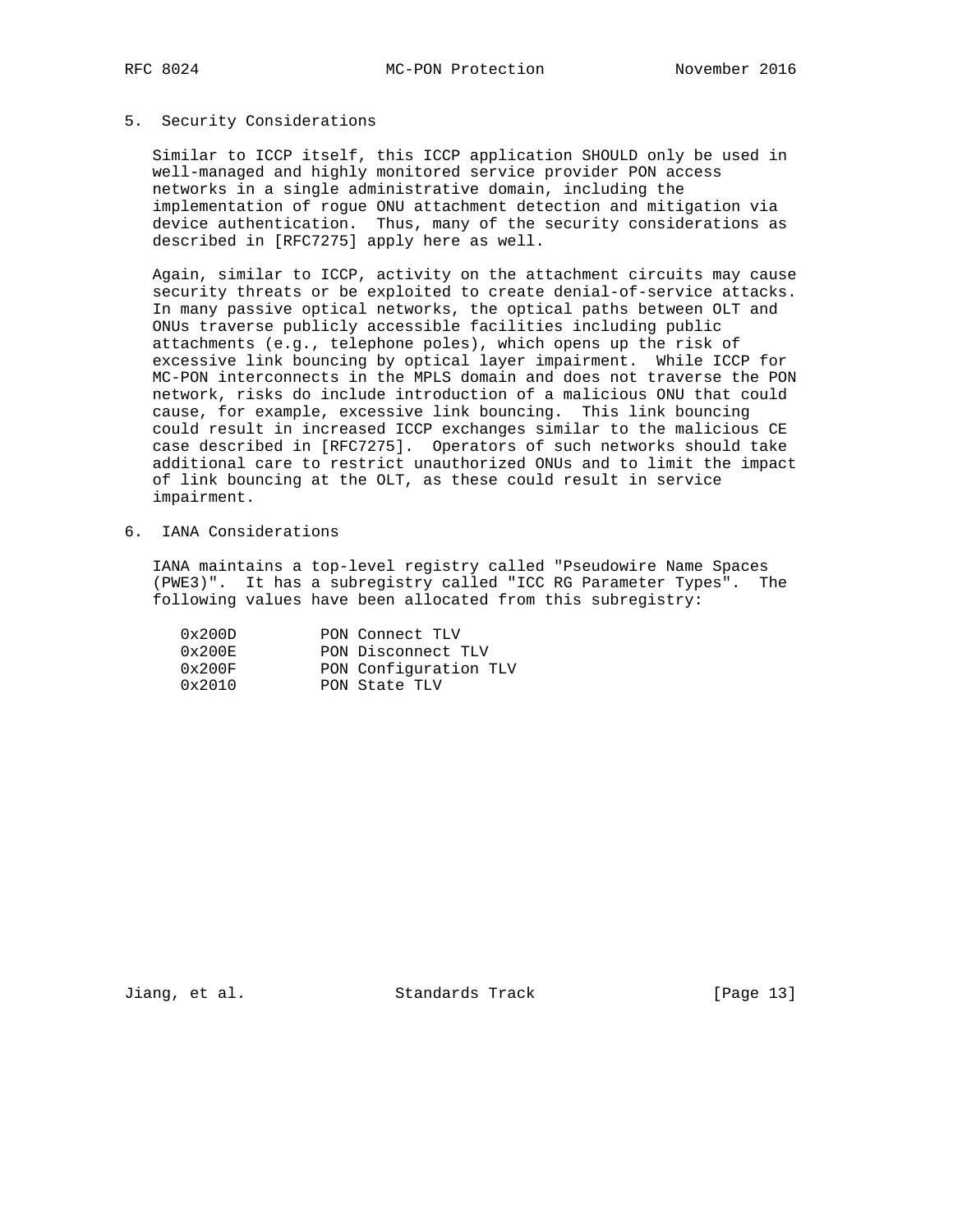# 7. References

- 7.1. Normative References
	- [RFC2119] Bradner, S., "Key words for use in RFCs to Indicate Requirement Levels", BCP 14, RFC 2119, DOI 10.17487/RFC2119, March 1997, <http://www.rfc-editor.org/info/rfc2119>.
	- [RFC6870] Muley, P., Ed. and M. Aissaoui, Ed., "Pseudowire Preferential Forwarding Status Bit", RFC 6870, DOI 10.17487/RFC6870, February 2013, <http://www.rfc-editor.org/info/rfc6870>.
	- [RFC7275] Martini, L., Salam, S., Sajassi, A., Bocci, M., Matsushima, S., and T. Nadeau, "Inter-Chassis Communication Protocol for Layer 2 Virtual Private Network (L2VPN) Provider Edge (PE) Redundancy", RFC 7275, DOI 10.17487/RFC7275, June 2014, <http://www.rfc-editor.org/info/rfc7275>.

## 7.2. Informative References

- [G.8031] International Telecommunications Union, "Ethernet Linear Protection Switching", ITU-T Recommendation G.8031, January 2015.
- [G.8261] International Telecommunications Union, "Timing and synchronization aspects in packet networks", ITU-T Recommendation G.8261, August 2013.
- [G.983.1] International Telecommunications Union, "Broadband optical access systems based on Passive Optical Networks (PON)", ITU-T Recommendation G.983.1, January 2005.

[IEEE-1588]

 IEEE, "IEEE Standard for a Precision Clock Synchronization Protocol for Networked Measurement and Control Systems", IEEE Std 1588-2008, DOI 10.1109/IEEESTD.2008.4579760, July 2008.

 [IEEE-1904.1] IEEE, "Standard for Service Interoperability in Ethernet Passive Optical Networks (SIEPON)", IEEE Std 1904.1-2013, DOI 10.1109/IEEESTD.2013.6605490, June 2013.

Jiang, et al. Standards Track [Page 14]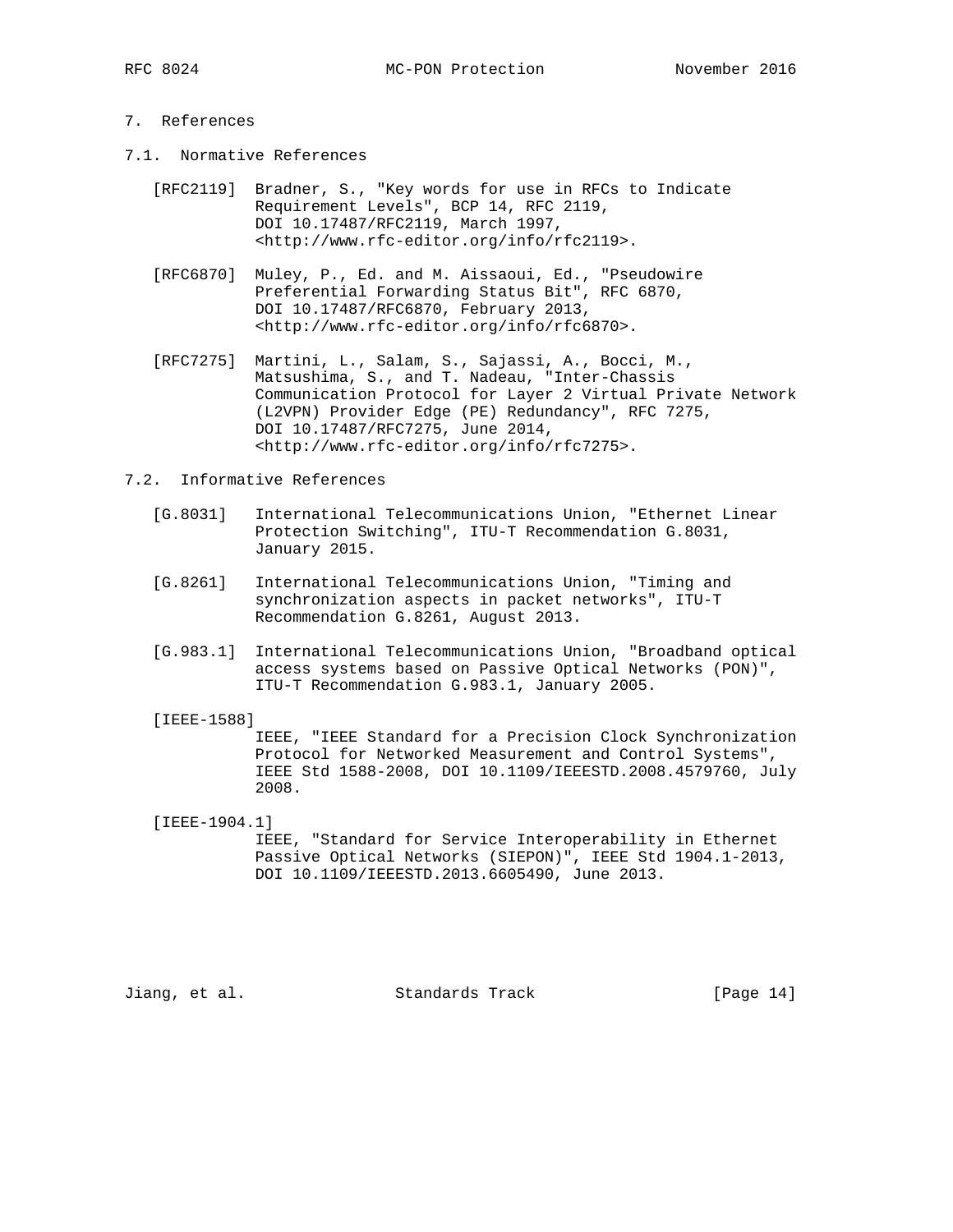| [remote-phy] |                                                                                                                                                                                                                        |
|--------------|------------------------------------------------------------------------------------------------------------------------------------------------------------------------------------------------------------------------|
|              | CableLabs, "Remote PHY Specification", DCN: CM-SP-R-PHY-<br>I05-160923, September 2016.                                                                                                                                |
|              | [RFC6456] Li, H., Zheng, R., and A. Farrel, "Multi-Segment<br>Pseudowires in Passive Optical Networks", RFC 6456,<br>DOI 10.17487/RFC6456, November 2011,<br><http: info="" rfc6456="" www.rfc-editor.org="">.</http:> |

 [TR-221] The Broadband Forum, "Technical Specifications for MPLS in Mobile Backhaul Networks", BBF TR-221, October 2011.

### Acknowledgements

 The authors would like to thank Min Ye, Hongyu Li, Wei Lin, Xifeng Wan, Yannick Legoff, Shrinivas Joshi, Alexey Melnikov, and Stephen Farrell for their valuable discussions and comments.

### Contributors

The following people made significant contributions to this document:

 Chengbin Shen China Telecom 1835 South Pudong Road Shanghai 200122, China Email: shencb@sttri.com.cn

 Guangtao Zhou China Unicom No.9 Shouti South Road Beijing 100048, China Email: zhouguangtao@chinaunicom.cn

Jiang, et al. Standards Track [Page 15]